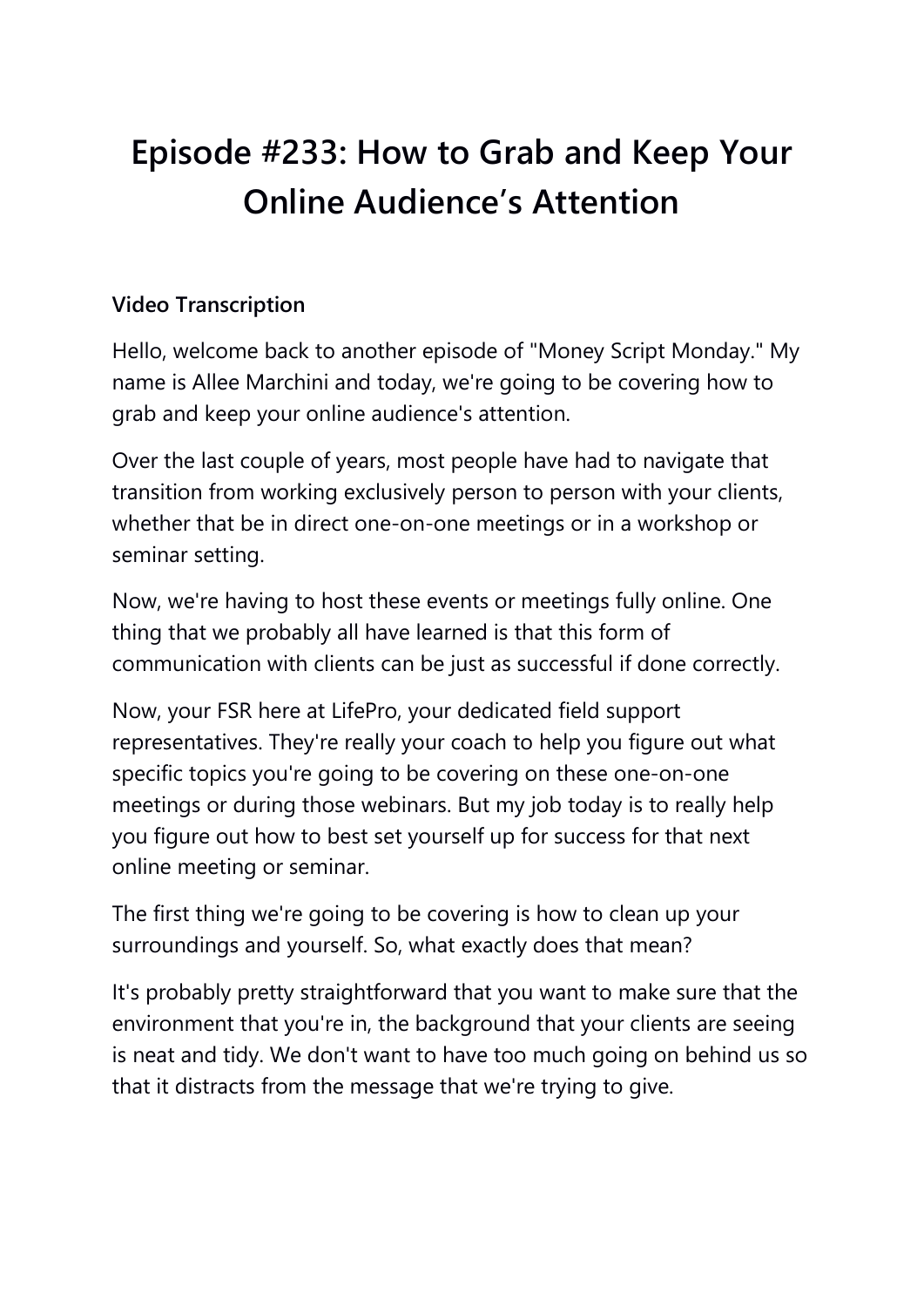On the opposite side of that, you could have just a plain white wall behind you, which is also not desirable. We want to use this as an opportunity for your clients to get to know you a little bit better, learn a little bit more about your personality.

So, it is trying to find that happy medium of the background not taking away from what you were saying, but also adding a little bit to the story that you're trying to tell.

Another thing here is yourself. We want to make sure that you personally are presenting yourself in a clean and tidy manner. Now, that doesn't mean that I expect you to go out and buy a \$500 dress and put on a fancy set of pearls or wear a suit and tie at every single one of these online interactions.

Especially, here in California and some of our advisors in Arizona have told me before, "Look, Allie, this is not realistic. I'm not a suit and tie guy. This doesn't feel comfortable to me."

I absolutely don't want any of our advisors going out there presenting themselves in something that they don't feel comfortable in because your clients are going to see right through that and be able to tell that it's not authentic to who you are.

So, trying to, again, find that happy medium by making sure that you look presentable and put together, but something that still feels comfortable to you.

One thing you can see here is that I personally am wearing black against a white backdrop. We want to keep in mind things like color, and so there's some contrast between you and the environment you're in.

The next section is finding your light and fitting within that frame. So, you want to make sure that your primary light source is always in front of you. We don't want to have a crazy light that's coming from above, or like you're telling a scary story where you have a really big up light.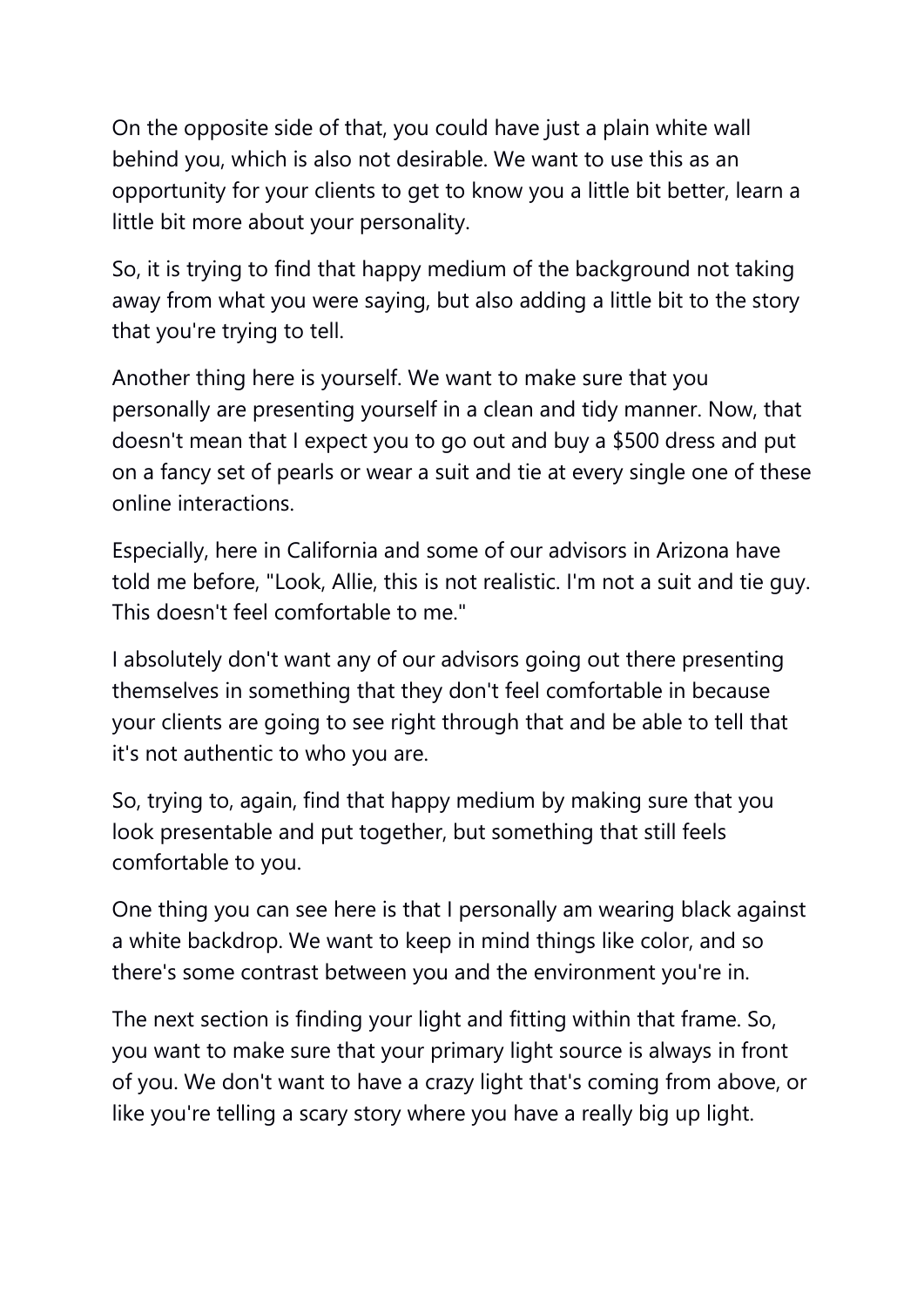The main reason for that is that we all look our best when we are lit well from the front. We want our faces to be bright and well-lit.

Another thing to consider here is that you yourself should be centered within the frame. That means that there is some opportunity here that you could go side to side again so that you're making it seem a little bit more natural to the audience. But for the most part, you should find yourself back at home base so that you're centered within that frame.

You can keep in mind something here, the rule of two-thirds so that your eye level is about two-thirds from the bottom of the camera frame.

Now, what does that help you do? It helps you to continue to do that visual check-in directly with the lens of the camera. Again, it's natural to look side to side from time to time as that continuous eye contact could be considered a little bit aggressive to the audience.

But we want to make sure that this is an opportunity here for you to create what was a little bit more of that familiar interaction, getting that eye-to-eye contact that we used to be able to do much more seamlessly at those in-person meetings.

Now, the last section here is talking about delivering your message with confidence. There's a lot of uncertainty going on in the world right now, whether it be financially, economically, the global environment that we're in, and that can instill a lot of fear in our clients.

As I'm sure you've experienced, that can mean that your clients are less likely to move forward with the services and processes that you are suggesting that they move forward with.

One way that we can help overcome those fears is to deliver our message with confidence because if we're able to tell them clearly, this is why they should be doing this, it could benefit their futures then they're going to feel more comfortable moving forward with you in the process.